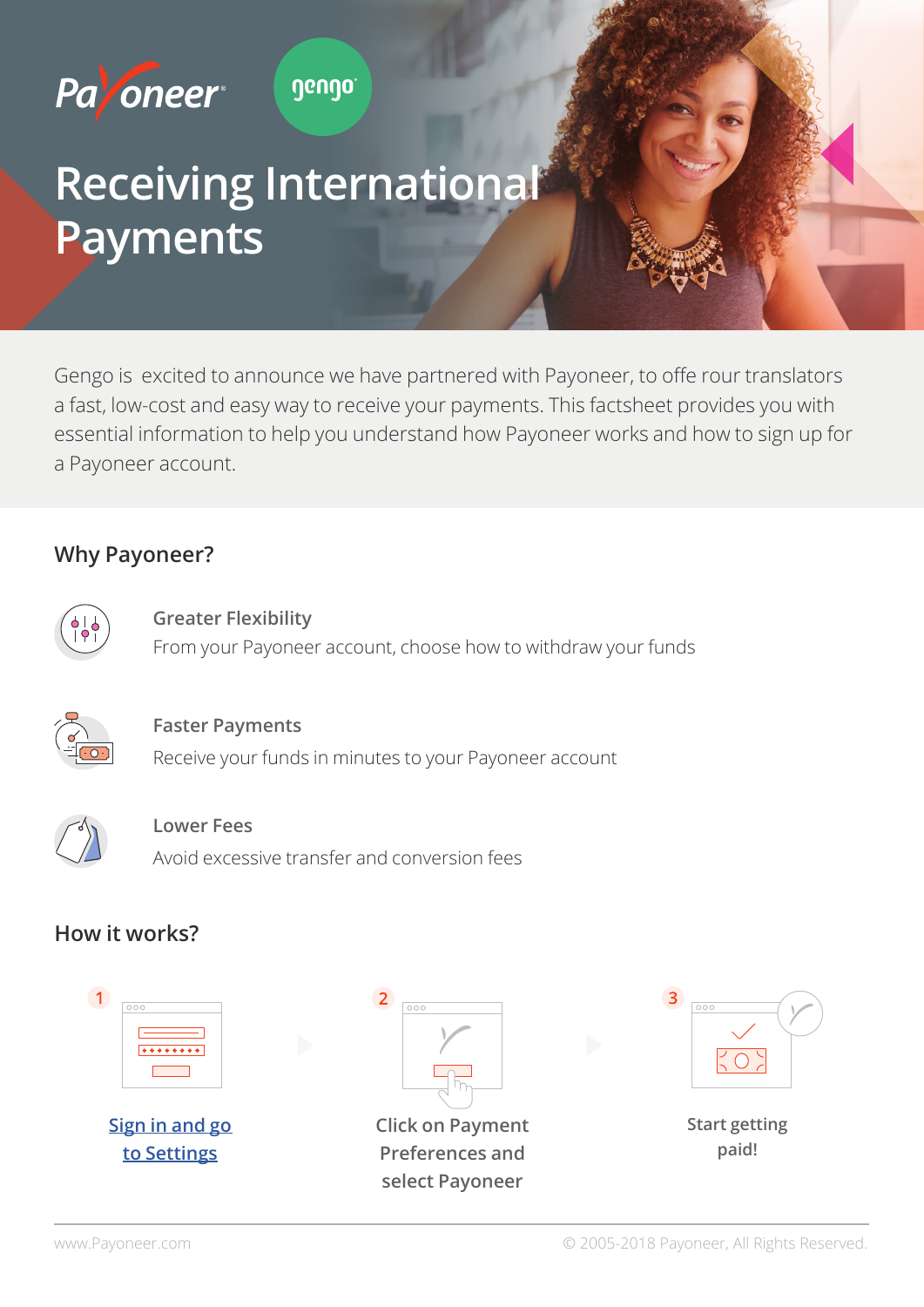# **Benefits of a Payoneer Account**

Receive funds from anywhere in the world to one consolidated place! From the Payoneer account you can:

#### **Transfer funds from Payoneer to your bank account**

- **Fast** Access your funds in 1-3 business days
- **Local** Receive funds in your local currency
- **Low-cost** The more you earn the less you pay up to 2%
- **> Supported** Real time email notifications when your funds arrive

### Spend funds online and in stores with the Payoneer prepaid MasterCard<sup>®</sup>

- **Global** Use everywhere MasterCard<sup>®</sup> is accepted
- **Practical** Withdraw cash, shop online and spend in stores whenever you need
- **> Safe** Avoid overdraft fees by spending only what is available
- **Cost-efficient** Avoid international conversion fees with cards in multiple currencies

### **Pay anyone in the Payoneer network for FREE**

- ▶ Global Pay anyone in the Payoneer network, anywhere in the world
- **> Simple** All you need is their email address
- **Payment international and making international payment international payment**
- **Fast** Payments arrive within 2 hours



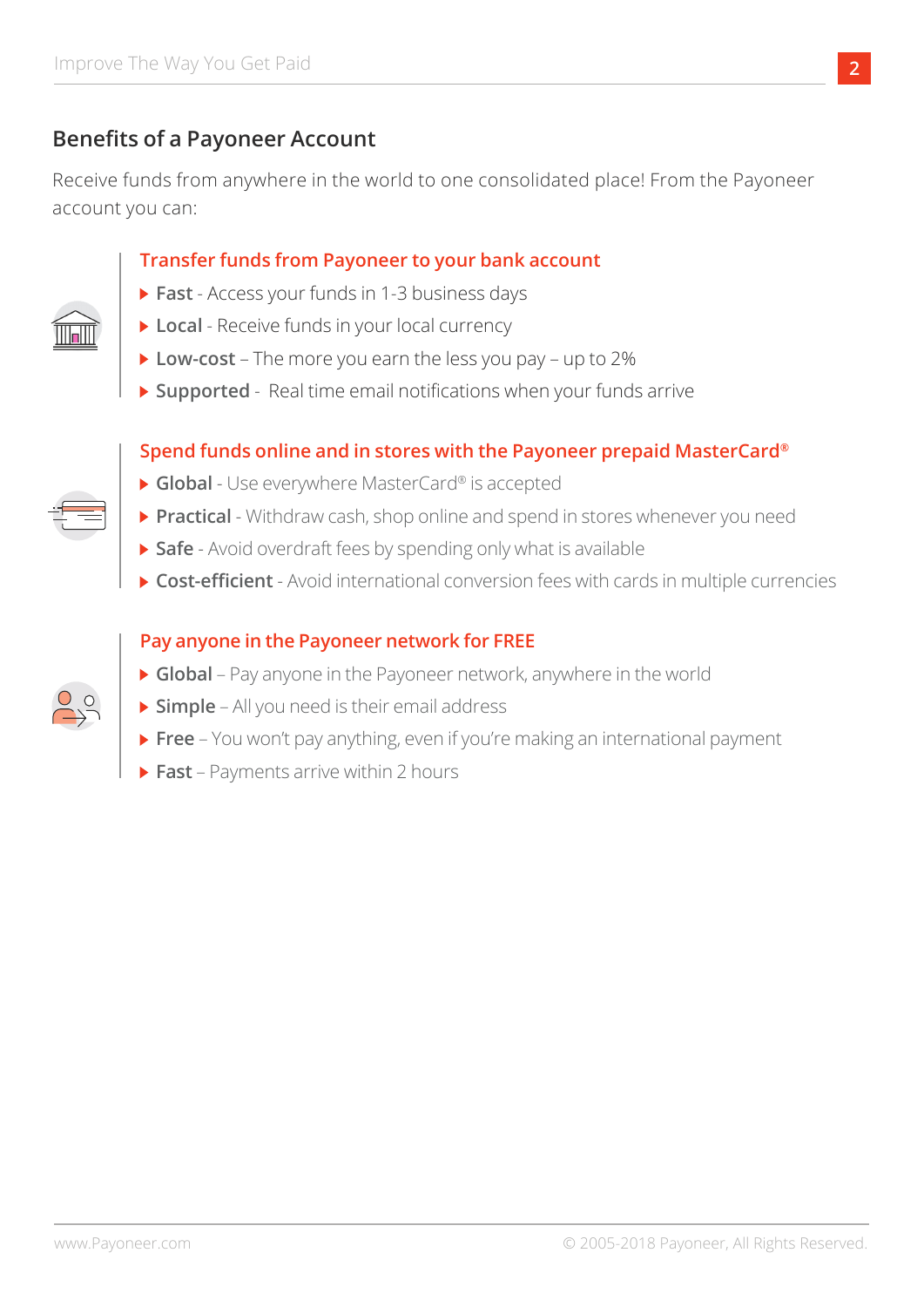# FAQ

# **What is Payoneer?**

Payoneer empowers global commerce by connecting businesses, professionals, countries and currencies with its innovative cross-border payments platform. In today's borderless digital world, Payoneer enables millions of businesses and professionals from more than 200 countries to reach new audiences by facilitating seamless, cross-border payments. Additionally, thousands of leading corporations including Airbnb, Amazon, Getty Images, Google and Upwork rely on Payoneer's mass payout services.

With Payoneer's fast, flexible, secure and low-cost solutions, businesses and professionals in both developed and emerging markets can now pay and get paid globally as easily as they do locally.

# **How do I register to Payoneer?**

Log in to your online account and choose Payoneer as your payment method. Continue the sign up process as prompted.

If required, click on the Payoneer registration button and complete the 4 registration steps.

*Make sure that you have your local bank account details handy as you'll need them during the sign up.* 

- **Details 1: Enter your details**
- ▶ Step 2: Enter your address and phone number
- ▶ Step 3: Create a password and set your security question
- ▶ Step 4: Enter your local bank account details

# **What happens after I register?**

Once you have submitted your Payoneer application, you can view your account status at any time by logging in to your Payoneer Account - My Account.

New applications are usually reviewed immediately. Once approved, you will receive an email confirmation with further details. In some situations, you may be asked to provide extra details such as a copy of your ID, Certificate of Incorporation, bank statement or other documents.

# **How do I view my Payoneer Account balance?**

Sign in to My Account. Your current account balance will be displayed at the top of the page, below the menu